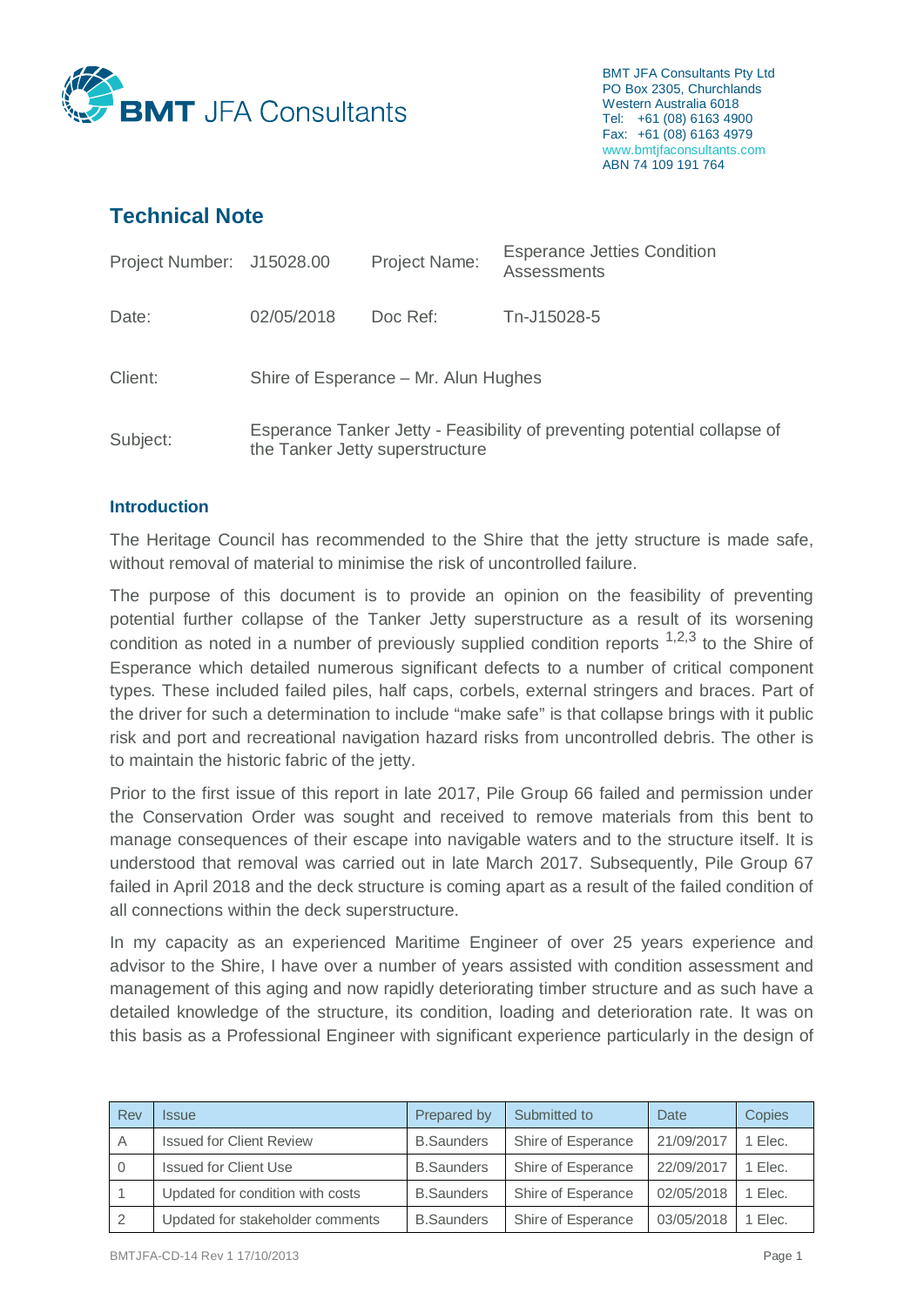timber marine structures, that I advised the Shire to close the structure as a result of its worsening condition and risk assessments in 2016.

I will review the feasibility of the above in 2 parts:

- a) the condition of the structure which would question the value in maintaining the *existing material, and*
- *b) works to enable it to be made safe and risks in doing so*

# **The Tanker Jetty Condition**

#### **Background**

The Esperance Tanker Jetty is situated approximately 2km north of Esperance Port extends from the beach in an easterly/south-easterly direction. The original 875m long timber structure made up of a Jetty Section and a Wharf Section was constructed in 1934 and after deterioration and failures in the 1980's was separated into an "island" portion of the original wharf which continued to deteriorate to the extent that it was demolished by the Port in 2015, and a 630m Jetty Section. The remaining Jetty Section was refurbished in 1991/2 replacing the piles and topped with concrete to cover the failing deck timbers to facilitate pedestrian access. Only the outer (North and South) piles were replaced during the refurbishment. After recent collapses, the remaining section of the Tanker Jetty is approximately 512m long. The jetty was originally constructed of pile frames at 4.5m spacing made up of 3 piles. During the 1991/2 refurbishment, replacement piles, for a 2 pile frame, have been constructed outside, to the north and south, of the original piles in each bent. The pile frame substructure (pier) consists of the piles and half caps which support the deck superstructure. The piles, of each pile frame, are connected by 2 half caps, which are seated into and bolted to both sides of the pile tops. The pile frames support the deck superstructure on the half caps. The superstructure is comprised of the main longitudinal stringers, deck planks and the concrete deck. The main longitudinal stringers are supported on bearing corbels over the half caps at each pile frame. The 5 longitudinal stringers support deck planks, arranged transversely, which are topped with concrete pavement. The substructure pile frames are a critical load path for the dead and pedestrian live loading. The piles are also subject to wave loading and have continued to deteriorate with failures, including 'necking', at the seafloor and at sea level. In addition the connections of the half caps at the top of some of the piles have also suffered several failures, including crushing.

The 2010 BG&E Esperance Tanker Jetty Structural Assessment <sup>4</sup> for which BMT provided wave estimates and loadings stated "The missing and poor condition of pier bracing elements in conjunction with poor ironwork and half cap connectivity means that the jetty resistance to lateral loads arising from wind and wave action is reduced, and the stability of the jetty may be jeopardised during storm events." This is believed to be at relatively low return periods and this is likely to be even lower in its current condition. Since that time, BMT has worked with the Shire to monitor the condition of the structure to maintain access and recommended a series of repairs. However, due to the scale of the structure and its state of deterioration only de-rated pedestrian access was allowed for until such time as intervention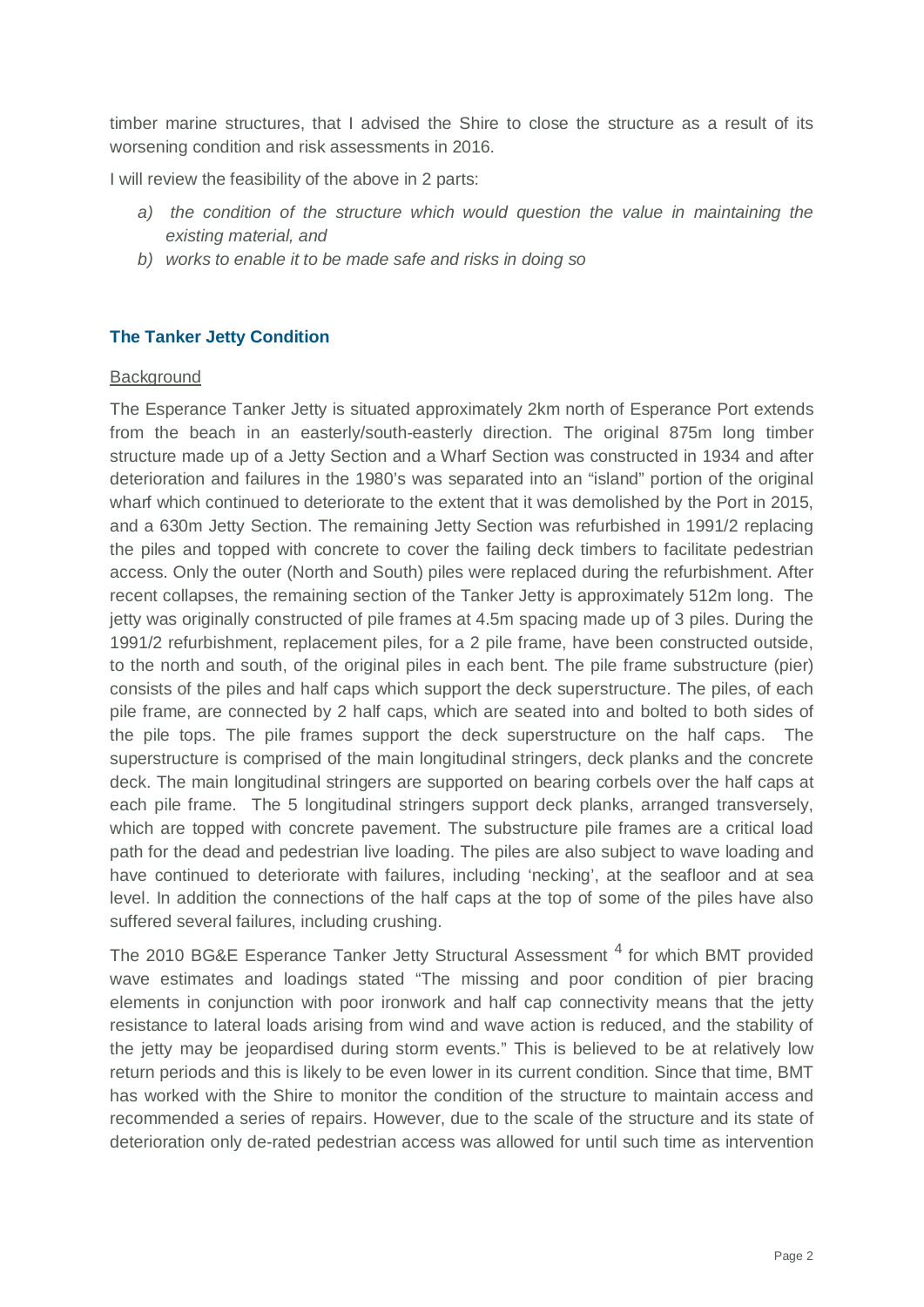was required. The scale of the refurbishment task with the failure of all piles meant that at some stage the structure would be deemed as at the end of its serviceable life and could no longer be economically maintained. As a result of inspections in late 2015, it was recommended that the structure was closed as significant portions of the remaining structure were at immediate risk of partial collapse. Partial failures and more recently collapses have been monitored since that time by the Shire. Every maritime structure has a recognised life due to the severe degradation by the marine environment. This is particularly so with organic material structures such as timber. Past that life it is generally recognised that the only economically viable alternative is replacement and that would be in newer more durable materials to be economically viable to maintain. For example, large portions of the Busselton Jetty have been significantly rebuilt with steel and concrete elements.

The structure is well beyond its expected design and service lives and was in fact so when handed over for the Shire to maintain.

#### Condition Guidelines

Australian Standards <sup>5</sup> quote "Generally timber would not be used as the principal structural medium for a facility with a design life of greater than 25 years ..." and the reason for this is generally maintenance of the assembly of individual members can be prohibitive. With component service lives such as marine exposed piles with as little as 5-10yrs but longer if protected with treatments and decking as low as 10 years but can be up to 25 years if maintained, such timber structures need to be thought of as "living structures" needing constant care and maintenance. Deterioration mechanisms are listed as:

- mechanical degradation (wear), rot, biological including marine organism attack
- moisture exposure and ingress induced fixing corrosion and rot which must be carefully designed against and maintained
- lack of maintenance of old structures from
	- lack of economic activity to fund a commitment to regular inspection and maintenance and ongoing replacement of components as the rot and fail
	- loss of timber working skills
	- lack of availability of sufficient sized timber supplies
	- difficulty in accessing and maintaining bolted connections particularly difficulty of mobilising in the marine environment

#### Condition Timeline

It is instructive to remind ourselves of the timeline and put this in the context of asset design life, expected service life, current condition and management.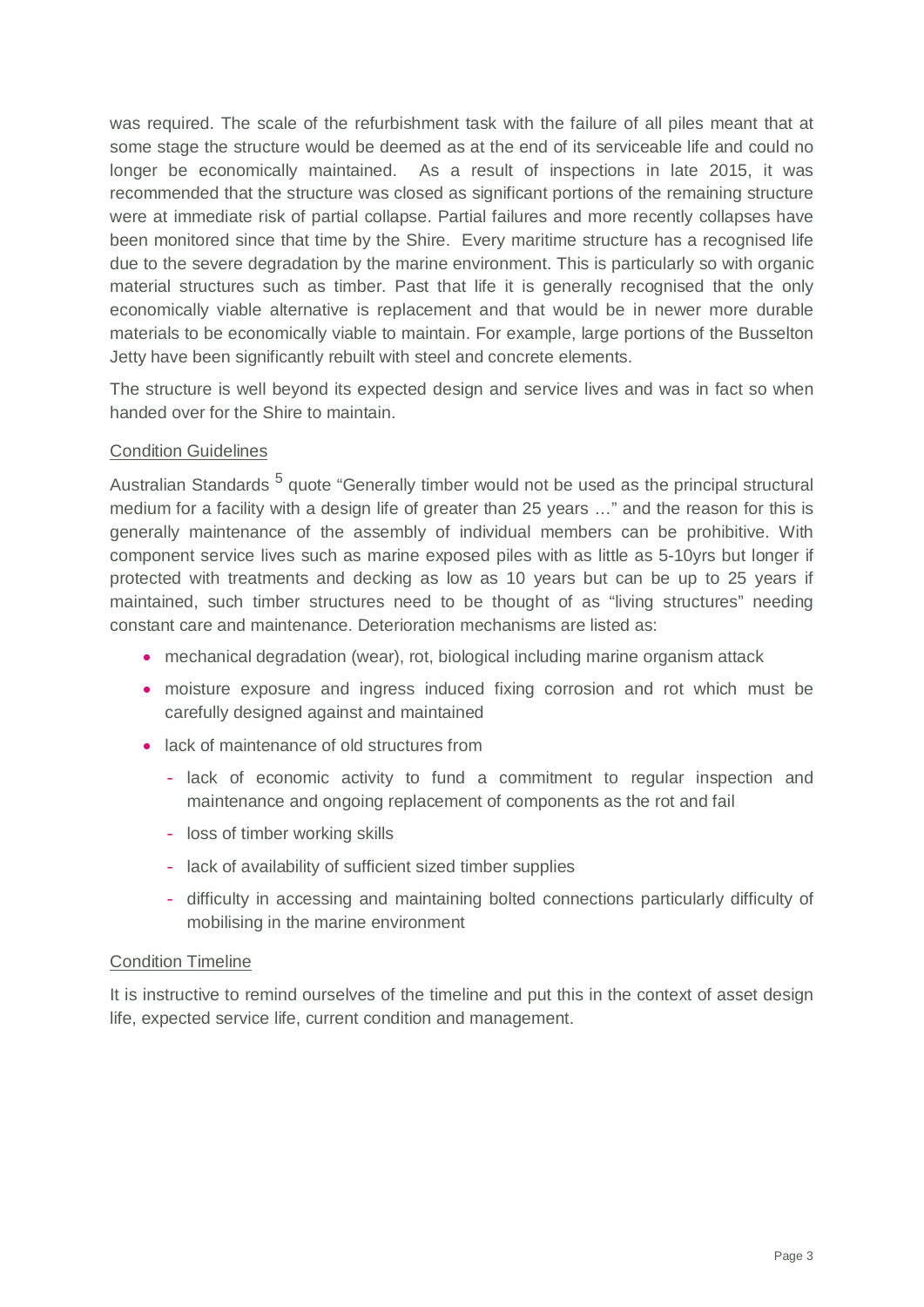| Date                                                                                         | Description                                                                                                        | Comment                                                                                                                                                                                                                                       |  |
|----------------------------------------------------------------------------------------------|--------------------------------------------------------------------------------------------------------------------|-----------------------------------------------------------------------------------------------------------------------------------------------------------------------------------------------------------------------------------------------|--|
| 1934                                                                                         | Jetty constructed                                                                                                  |                                                                                                                                                                                                                                               |  |
| 1970                                                                                         | Port ceased operations – end of<br>economic use                                                                    | Jetty 35y old and past its expected<br>design life for timber which could be<br>inferred as 25 years from guidelines and<br>considered end of Service Life                                                                                    |  |
| 1976                                                                                         | PWD wants to demolish, agreement of<br>reportedly \$20,000 per year over 10<br>years arrived at                    | This would be a reasonable move to<br>extend the Service Life for de-rated<br>recreational use with only minor<br>maintenance. It did not envisage major<br>refurbishments which are more akin to<br>large portions of the replacement cost.  |  |
| 1986                                                                                         | End of PWD tenure and agreement -<br>some public activity brings some further<br>money for now much needed repairs | Period of minor repairs including piles at<br>a reduced loading lowering intervention<br>level with ongoing deterioration and<br>collapse failures in mid 1980's                                                                              |  |
| 1992                                                                                         | WA Govt passes to Shire with \$150,000                                                                             | Funding for pile replacement in major<br>upgrade - deck topped in lieu of<br>replacing all deck boards - ie not a full<br>refurbishment.                                                                                                      |  |
| 2010/11                                                                                      | Condition triggers condition inspections<br>and warns of limited life                                              | Jetty condition now below a reduced<br>intervention level and way beyond life<br>extension. Some works to extend use are<br>continued with close monitoring.                                                                                  |  |
| Condition monitoring in 2016 closes jetty<br>$2013 - 2016$<br>Port demolishes Island section |                                                                                                                    | Loss of function of all elements evident<br>and safety concerns govern. Demolition<br>recommended some 47 years after<br>initially required. Only replacement of<br>ALL elements (ie complete rebuild) will<br>address the current condition. |  |

# **Table 1: Jetty Timeline** <sup>6</sup> **– an engineering infrastructure asset perspective**

**ۆ**

DoT advise (email 3 May 2018 Kim Davis) understanding that the PWD tenure relating to the jetty ended in **1968** by virtue of Section 20 of the then Esperance Port Authority Act 1968, notwithstanding the Government subsequently utilised PWD as the vehicle/agency to provide ongoing financial assistance towards maintenance of jetty for recreational purposes following the cessation of active commercial use by the Port Authority.

Some observations relating to engineering condition:

- **•** It is now 47 years since the Jetty was scheduled for demolition.
- The only major replacement of components has been of piles around or before 1992 some **25 years ago** and so they have reached end of life (note durability expectations of 10 years above).
- The deck structure, already in poor condition when concrete topped in 1992, is now 83 years old and **has had its life extended from a failed condition by some 25 years**.
- Funding amounts in the history are not major and in essence only targeted life extension at a much reduced level of service and intervention level in the realistic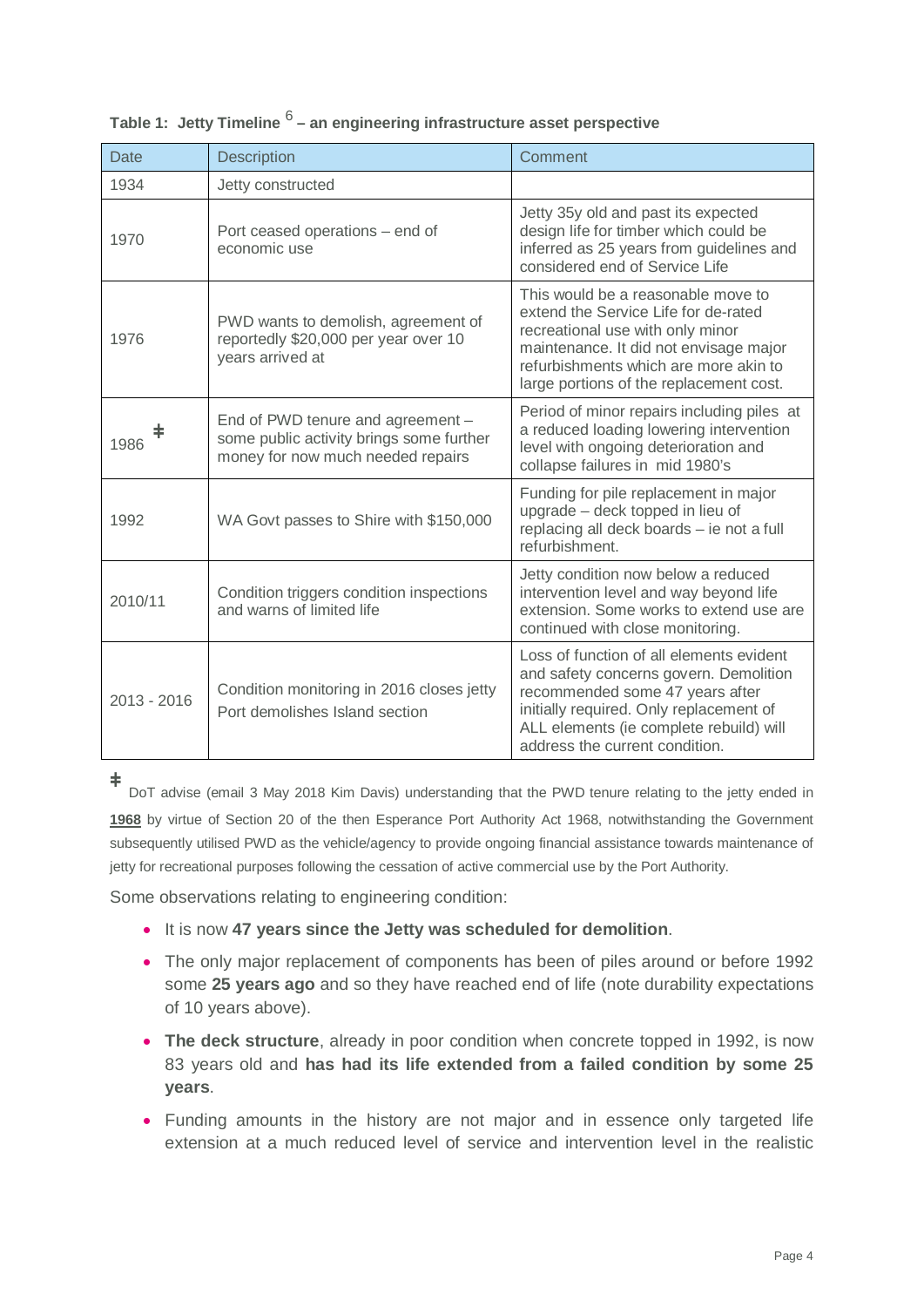expectation that eventually the structure would have to be demolished as originally proposed by the State in 1976.

• ALL components now require replacement – ie there is no historical fabric that is of a condition that would form any purpose other than decorative in a new engineered structure

The following figure relating condition, maintenance and intervention over time is instructive to inform non-technical people of the impact of infrastructure assets that deteriorate over time.

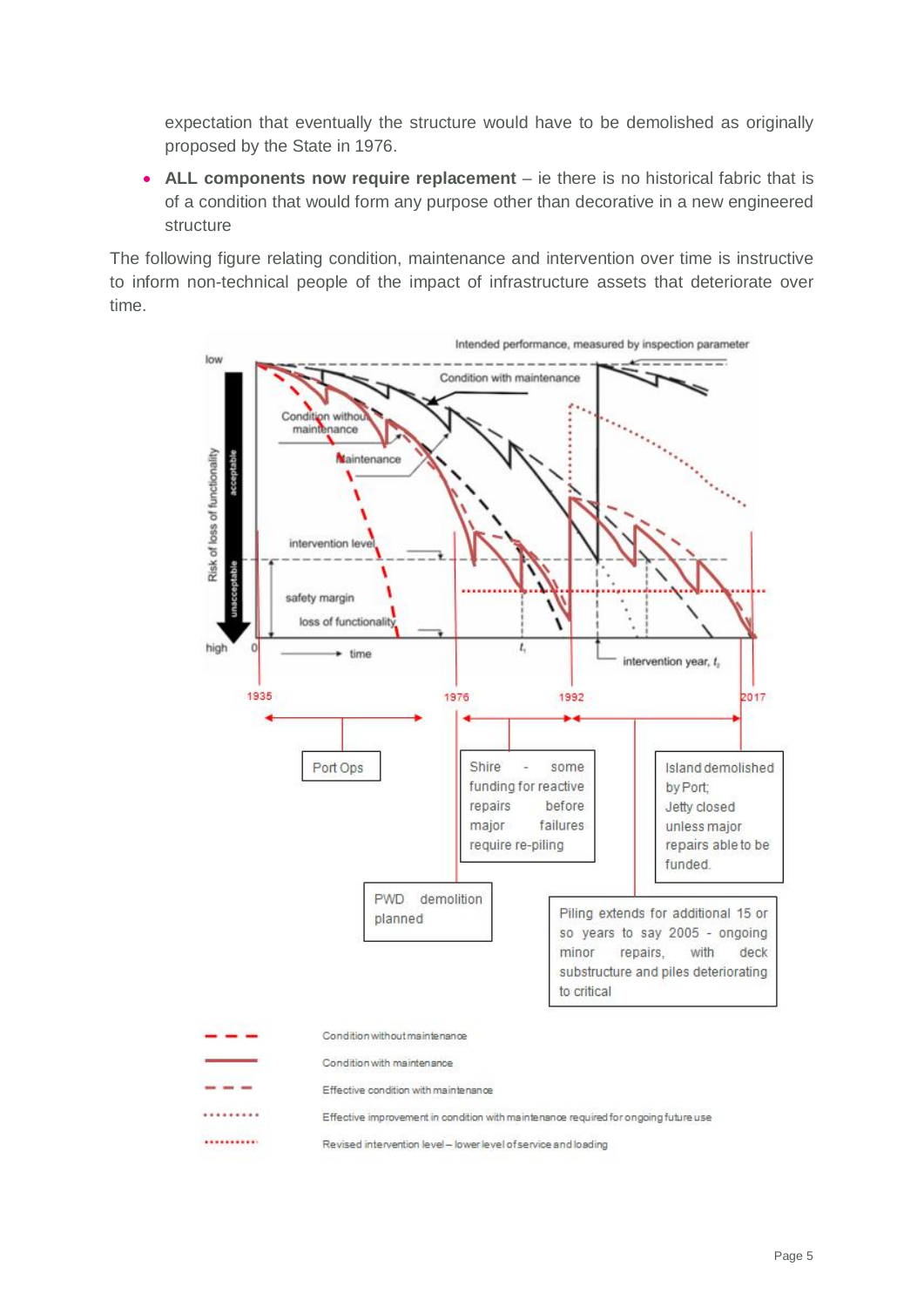# **Figure 1 How we got here - Tanker Jetty Condition (Ageing of a structure – (sources CIRIA**  C674 & The Rock Manual <sup>8</sup>)

The chart shows the concepts of a variation in loss of functionality with time with a range of strategies and highlights the impact of various interventions. Even with good durability design and construction, a structure may be assumed to approach some limiting criteria based on functionality, capacity, failure mode and often safety. The strategy employed must ensure that management actions are optimised over its defined life and economic decisions can be framed around its later performance with regard to rehabilitation or replacement  $^8$ .

The condition axis can also be thought of in terms of cost, the lower the structure is over time on this axis the larger portion of its replacement value will be required to bring it back up to the deterioration curve one expects with ongoing maintenance. The following element condition issues exist for the structure:

# Piles

Stabilisation of the essentially failed piles (and this should be clearly communicated that every pile on this structure is failed under a structural capacity definition mainly due to reduction of section from marine damage) would require almost as much effort as re-piling every bent as was done in the last full pile replacement in . Therefore such work equates to substructure replacement in effort and cost and indeed temporary propping would almost require the same effort and cost as every bent would require support to give any assurance of stabilising all of the deck structure.

# **Crossheads**

Despite the effort to stabilise the substructure support piles, there remains the difficulty that the Crossheads between the piles which support the deck are failing and no longer fit for use and are collapsing under deck self weight as the pile fixings tear out. Connection to the propping posts or new piles would essentially require replacement of this support element for the deck in some form or spliced and bolted connection be installed to each crosshead. There remains significant difficulty and danger in installing such repairs due to the fragility of the structure and I believe any work may have significant challenges in meeting Safety in Design risk assessments which would also be difficult and costly to implement. Again the cost would be a large proportion of any refurbishment of the substructure.

# Deck

The timber deck elements – primarily corbels, stringers and deck planks are all structurally failed due to rot.

- Deck planks have been topped with a concrete topping as they were severely weathered and splintered and the fixings are all failed. The deck relies on gravity for fixity.
- Stringers are all suffering dry rot in the centre and no longer have the material soundness to in most cases fix to as part of repairs. Based on demolition section members, the deck cannot be relied on to even span between the existing bents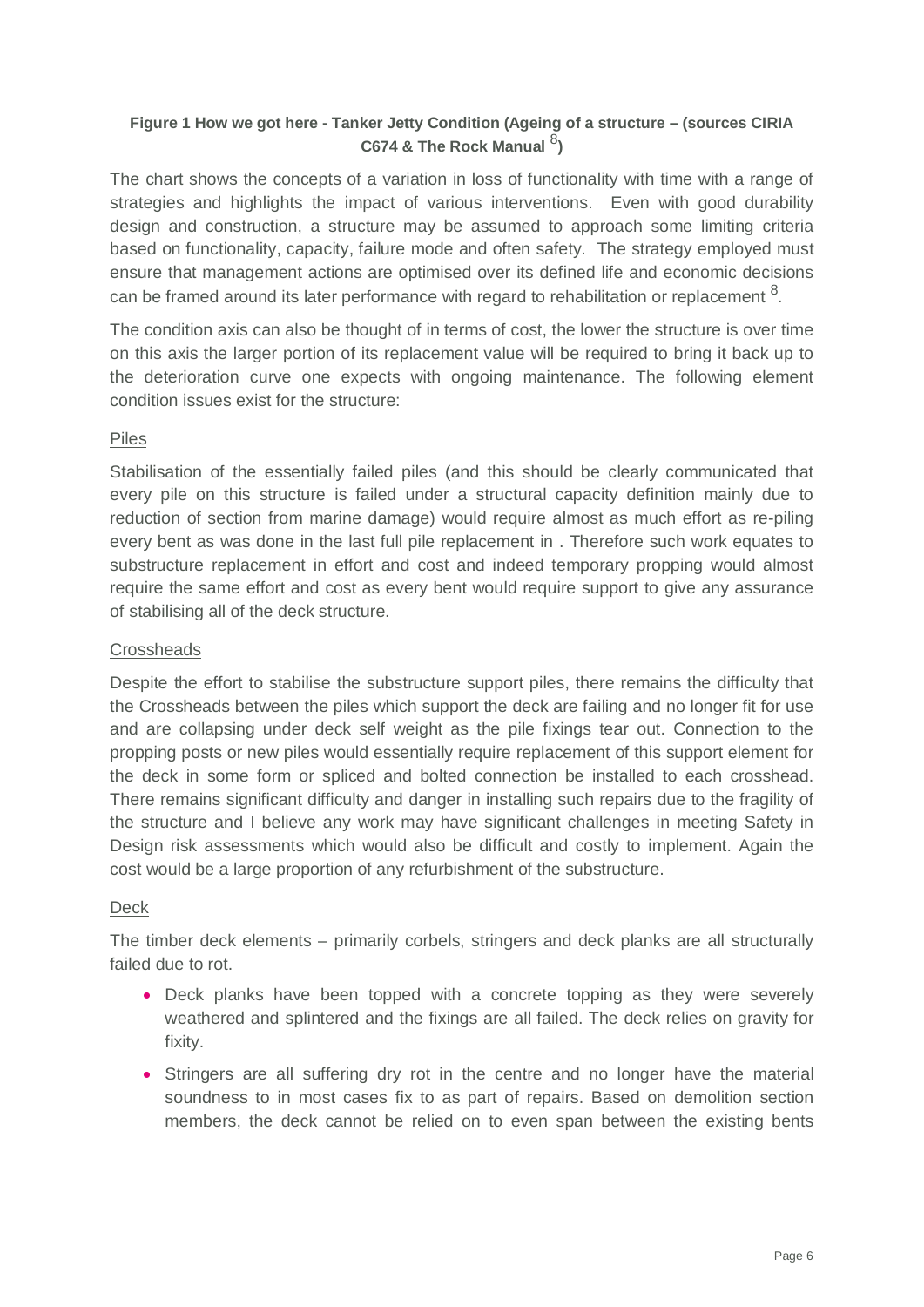unless major deck repairs are also carried out. No fixing of deck planks would be possible.

- Corbels are collapsing under deck self weight.
- All fixings are now failed with severe fixing corrosion or dry rot and this has contributed to the recent collapses.

#### **Structure stabilisation and "making safe"**

As a result it may be expected that any temporary stabilisation solution would likely have the following outcomes:

- Prevention of further collapse could not be guaranteed (or signed off) without significant design and site works.
- The stabilised deck would still be at risk of damage and failure from the severe metocean conditions and susceptible to substructure wave loading failure and deck uplift and collapse in relatively low return period storm events as noted in 2010 BG&E Esperance Tanker Jetty Structural Assessment which can occur in any year going forward.
- Require significant marine mobilisation and operational cost due to the time it would take to stabilise the structure.
- Require significant expense which is expected to be more than the anticipated demolition cost and a significant portion of any refurbishment or replacement cost.
- Such works have significant safety in design challenges.
- Remove significant budget from that required to retain a structure at the site going forward.
- Resulting limited design life for the works with unknown effects from the further deterioration of the structure exacerbating this.
- Relatively high cost would be questionable value for money and provide low ranking in any project option assessment.

Should collapse occur, a number of adverse outcomes would be realised as previously noted  $3$  :

- Additional expense would be incurred to ensure appropriate clearance of the site with diving requirements. This may include a requirement to clean up plastic barrier and concrete deck overlay materials.
- It is likely that some elements would be released into navigational waters and certainly deck planks, stringers and other dry timbers would become a hazard to navigation. It is uncertain that dry upper sections of piles would also not be buoyant and become a hazard floating at or just below the surface. In water sections have been known to sink to the seabed.
- Timber piles would likely be collapsed with the deck and would not be available for heritage purposes as freestanding representative elements of the past structure.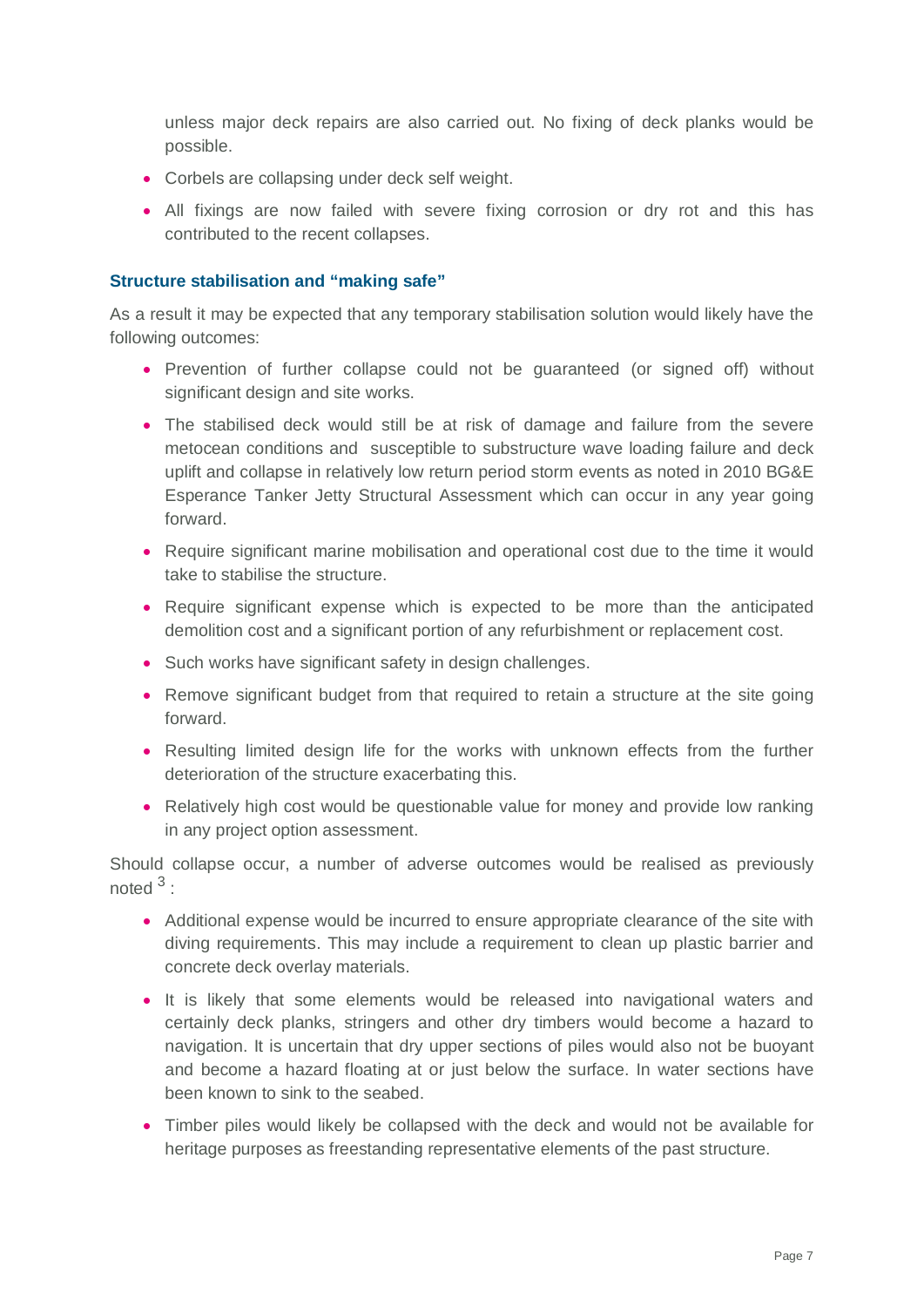- Collapsed materials may promote further damage to the adiacent remaining jetty fabric.
- Construction (Safety in Design) risk is increased with clearance of materials.

In response to a desire to inform regarding the costs to carry out feasible pile bent replacement and support for the deck, a concept screening level costing of a possible option to make the structure safe without removing material was carried out. The following method was proposed for temporary support of the deck superstructure:

Steel piles could be driven adjacent to the existing timber piles with temporary steel brackets fitted to connect with good timber of the existing half caps or replacement half caps be provided as required for temporary support of the deck in its existing condition. No work is possible to improve the condition of the deck due to safety concerns. Any replacement steel half cap cross beams would need to be fed underneath the jetty which may require additional plant costs and mobilisation negating reductions proposed in the mobilisation costs for limited scope works.

It should be noted that replacement of the piles does not assist in improving the condition of the deck structures (corbels, stringers and deck planks) this option only acts to replace partially or completely failed pile bents. Removing pile and crosshead triggers to the failure mechanism may reduce near term risk of collapse but in the medium term there is no improvement to the remaining life of the deck structure and ultimate collapse should still be anticipated.

It is anticipated that methods to install piles, half caps, brackets and bolts etc will require detailed and thorough investigation with respect to the safe implementation of these new components in relation to the safety of all operatives undertaking the works on site and also the safety to the heritage structure itself. Risk reviews and Safety in Design assessments in further development of options for the structure are considered to have a significant impact on options screening with likely early discarding of this pathway.

The solution identified to pile outside the line of the structure and support the existing deck on steel corbels or with full steel crossheads therefore has the following characteristics:

- the structure is temporary in nature only but with planning piles could be reused in permanent works but result in a wide deck with increased cost
- there would be no improvement of the current deck levels which are settling significantly in some areas without disturbance and risk of collapse
- extreme care would be required during the work disturbance and risk of collapse and piling operations may be sufficient to do so given its fragile state
- the failed deck is retained with a similar trajectory to failure

The costs of installing replacement piles / pile bents are high for individual replacements due to the high mobilisation costs of the equipment required to undertake such works safely. Based on previous request for contractor pricing on the project mobilisation costs for demolition and replacement works the mobilisation of suitably large floating marine plant required including piling barge and possibly pile transfer barge for example would be in the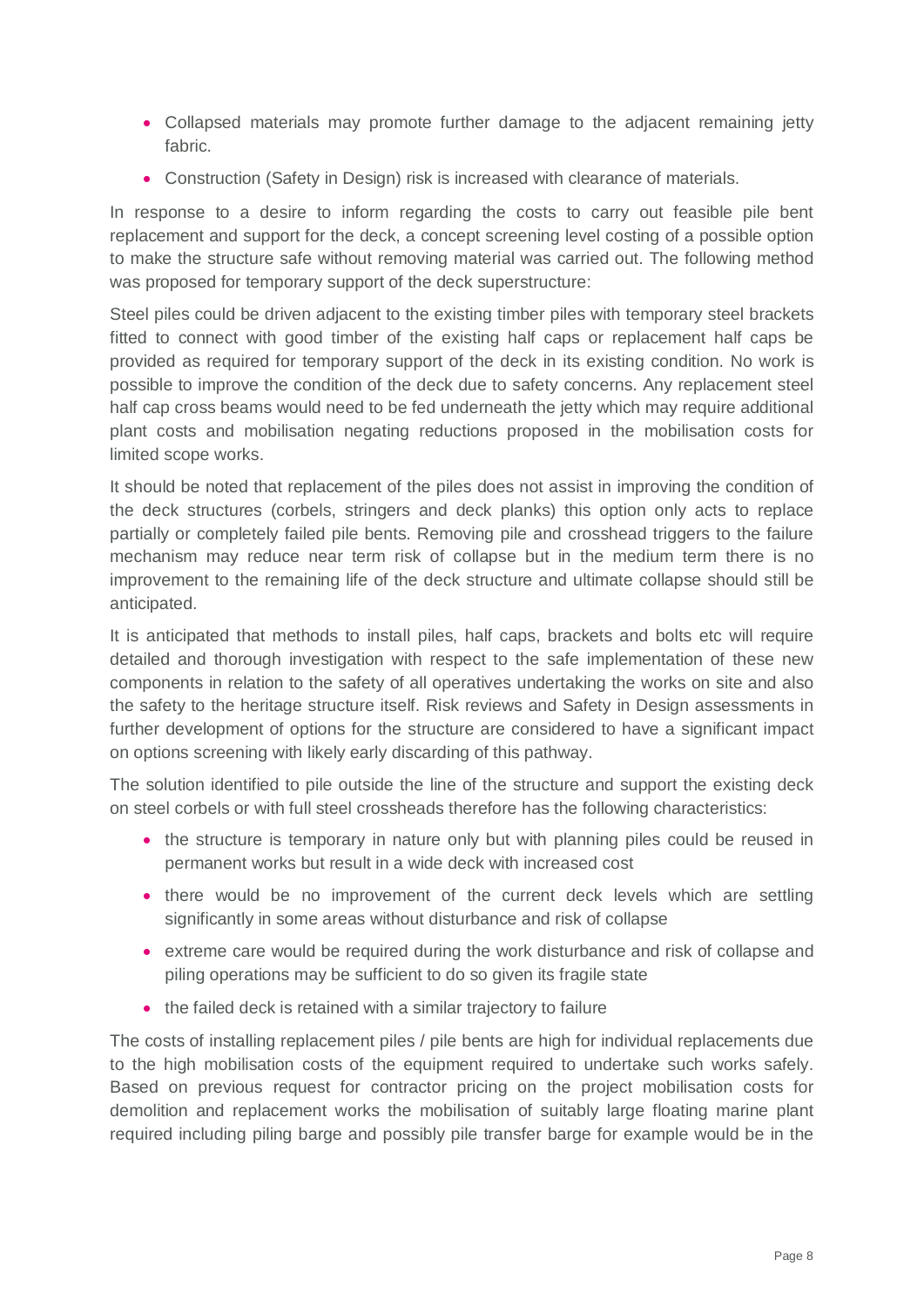order of \$1m to \$2m. For a limited number of bents, an assumption of a 50% reduction is made.

An approximate cost range is shown below based on costs provided in project request for contractor pricing data.

|                           | Single Pile Bent | 50% of Pile Bents | All Pile Bents |
|---------------------------|------------------|-------------------|----------------|
| Approximate Cost<br>Range | $$1.1 - 1.9M$    | $$4.1 - 4.9M$     | $$6.8 - 7.6M$  |

It should be again reiterated that the above costs are firstly screening level, order of magnitude and therefore subject to variance.

#### **Conclusion**

On this basis, and without benefit of a full project option selection or cost benefit analyses, it would not generally be considered feasible within the bounds of practical and normal engineering judgement to economically carry out such works and such works would comprise a large portion of the eventual replacement cost for the jetty. Temporary works would essentially be both extensive over the full length of the approximately 512m structure and costly, and still be prone to failure in storms and / or due to the 83 year old deck superstructure's continued decline in condition. More robust stabilisation would in effect be reconstruction retaining some historic fabric such as piles as was done with some lower specification structures in South Australia and of a scale that to the author's knowledge is currently not funded and would cost in the order of tens of millions. Certainly the value for money for the community in the long run would have to be questioned as a large portion of funding some temporary work could be utilised in any refurbishment/replacement.

Recognising that the structure is now considered totally failed and at the end of its functional life requiring each individual component to be replaced, in engineering terms means that it would not be considered feasible to repair or even stabilise the structure economically due to the scale and technical difficulties with such a task. Recent failures at Pile Group 66 and 67 demonstrate the predicted identified collapse mechanism involving the structures failed piles, crossheads, corbels and connections in deck elements. Failure of the reduced sections of jetty piles may induce failure of the crosshead to pile connection resulting in settlement of the deck, crushing of corbels, separation of the stringer connections; or, crushing of elements such as corbels, stringers and failure of the pile to crosshead connection in the rotting ends of the crossheads may induce pile failure; and result in uncontrolled progressive collapse of the deck under deck load alone or exacerbated by storm loadings. Mitigation of the risk of this failure could only be safely and feasibly achieved through removal of the dead load. This would require removal of the deck.

As a result, a "Hold" position as inferred from the Heritage Council advice, is largely unsustainable with unresolved ongoing financial, safety, navigation and reputational risks as well as high levels of community uncertainty.